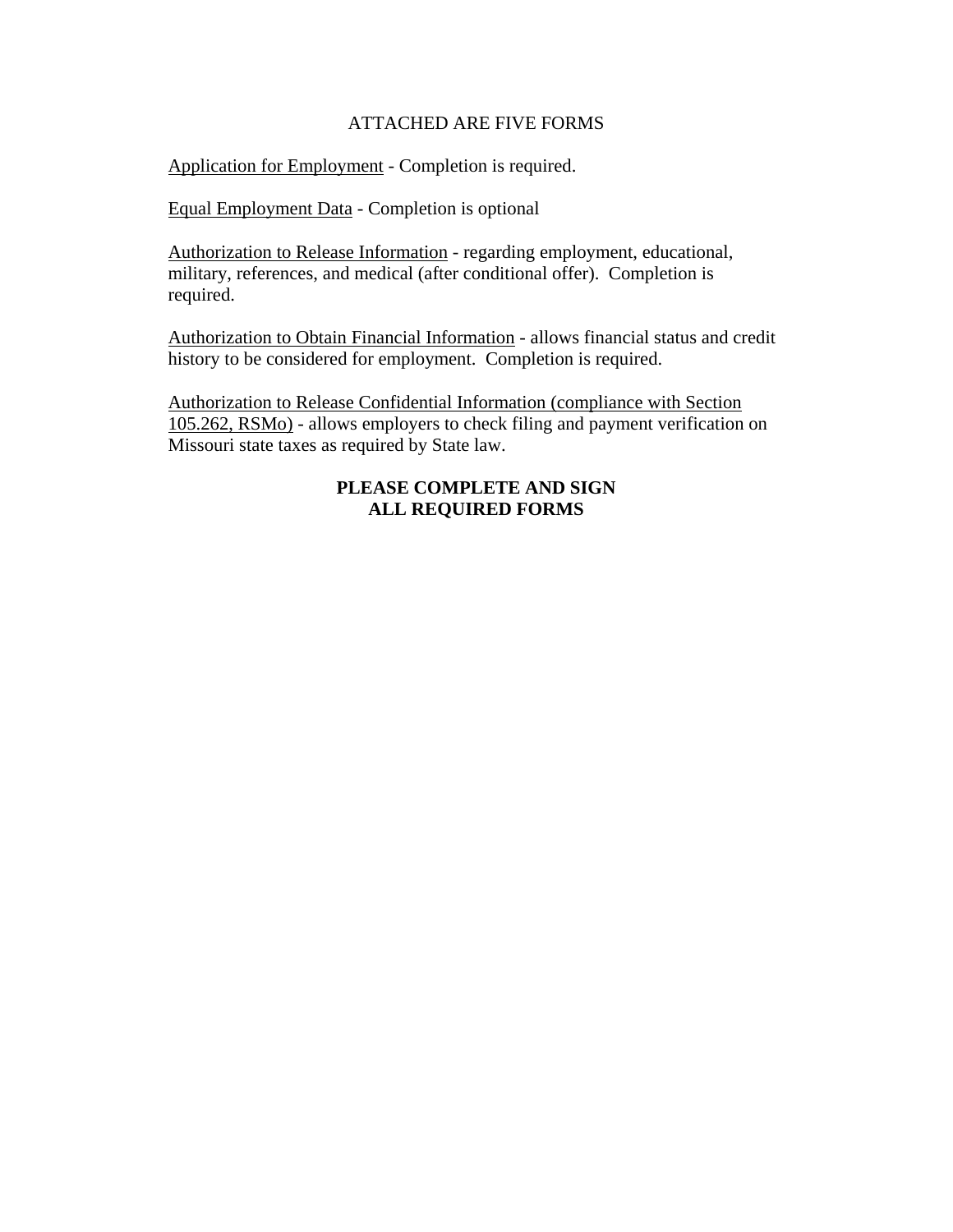

# MISSOURI STATE HIGHWAY PATROL

SHP-12M 09/09

| <b>SAVE</b>                                                                                                                                                                                                                                                                                                                                       | <b>APPLICATION FOR EMPLOYMENT   Reset Form</b>                             |            |                    |                              |                                      |                                |                                |                | <b>Print Form</b>      |
|---------------------------------------------------------------------------------------------------------------------------------------------------------------------------------------------------------------------------------------------------------------------------------------------------------------------------------------------------|----------------------------------------------------------------------------|------------|--------------------|------------------------------|--------------------------------------|--------------------------------|--------------------------------|----------------|------------------------|
| <b>INSTRUCTIONS: PRINT LEGIBLY</b>                                                                                                                                                                                                                                                                                                                |                                                                            |            |                    |                              |                                      |                                |                                |                |                        |
| FOR HRD USE ONLY - DATE RECEIVED<br>Fill in appropriate spaces and mark an X in boxes. If you need additional space, use "Supplemental<br>Information" on last page, or attach additional sheets of paper and identify entries by number.<br>Failure to complete ALL sections of this application will disqualify you from further consideration. |                                                                            |            |                    |                              |                                      |                                |                                |                |                        |
| <b>1. IDENTIFICATION &amp; PERSONAL DATA</b>                                                                                                                                                                                                                                                                                                      |                                                                            |            |                    |                              |                                      |                                |                                |                |                        |
| <b>LAST NAME</b>                                                                                                                                                                                                                                                                                                                                  | <b>FIRST</b>                                                               |            |                    | MIDDLE INITIAL               | JR / SR                              |                                | SOCIAL SECURITY NUMBER         |                |                        |
| <b>STREET ADDRESS</b><br>CITY, STATE, ZIP CODE                                                                                                                                                                                                                                                                                                    |                                                                            |            |                    |                              |                                      |                                |                                |                |                        |
| <b>E-MAIL ADDRESS</b>                                                                                                                                                                                                                                                                                                                             |                                                                            |            |                    |                              |                                      |                                |                                |                |                        |
| HOME TELEPHONE NUMBER<br>ALTERNATE TELEPHONE NUMBER<br>DATE OF BIRTH (MO/DAY/YEAR)<br><b>BUSINESS TELEPHONE NUMBER</b>                                                                                                                                                                                                                            |                                                                            |            |                    |                              |                                      |                                |                                |                |                        |
| WILL YOU ACCEPT EMPLOYMENT ANYWHERE IN MISSOURI?                                                                                                                                                                                                                                                                                                  |                                                                            | $\Box$ YES | $\vert$ $\vert$ NO |                              | IF NO, STATE THE LOCATION PREFERRED. |                                |                                |                |                        |
| HAVE YOU EVER BEEN CONVICTED OF A CRIME OTHER THAN A TRAFFIC VIOLATION?                                                                                                                                                                                                                                                                           |                                                                            |            |                    | $\Box$ YES                   | NO                                   |                                | IF YES, EXPLAIN.               |                |                        |
| IS ANY ADDITIONAL INFORMATION RELATIVE TO CHANGE OF NAME OR MAIDEN NAME NECESSARY TO ENSURE A CHECK ON YOUR WORK AND EDUCATIONAL RECORD?<br>$\Box$ YES<br>$\Box$ NO                                                                                                                                                                               | IF YES, EXPLAIN (INCLUDE DATES AND LIST ALL PREVIOUS NAMES YOU HAVE USED). |            |                    |                              |                                      |                                |                                |                |                        |
| ARE YOU LEGALLY AUTHORIZED TO WORK IN THE U.S.?                                                                                                                                                                                                                                                                                                   |                                                                            |            |                    |                              |                                      |                                |                                |                |                        |
| $\Box$ YES<br>$\Box$ NO<br>DATE AVAILABLE FOR EMPLOYMENT                                                                                                                                                                                                                                                                                          | IF NO, DO YOU HAVE A WORK PERMIT?                                          |            | <b>YES</b>         | NO                           |                                      |                                |                                |                |                        |
|                                                                                                                                                                                                                                                                                                                                                   |                                                                            |            |                    | \$                           | WHAT IS YOUR SALARY REQUIREMENT?     |                                | $\Box$<br>hourly               | П<br>monthly   | П<br>annually          |
| DO YOU REQUIRE ANY SPECIAL ACCOMMODATIONS IN THE SCHEDULING OR ADMINISTRATION OF EXAMINATIONS OR INTERVIEWS?                                                                                                                                                                                                                                      |                                                                            |            |                    |                              |                                      |                                |                                |                |                        |
| YES<br>$\overline{\phantom{a}}$ NO                                                                                                                                                                                                                                                                                                                | IF YES, EXPLAIN.                                                           |            |                    |                              |                                      |                                |                                |                |                        |
| 2. TYPE OF POSITION<br>$\Box$ FULL TIME<br>    PART TIME                                                                                                                                                                                                                                                                                          | TEMPORARY                                                                  |            |                    |                              |                                      |                                |                                |                |                        |
| POSITIONS APPLIED FOR:                                                                                                                                                                                                                                                                                                                            |                                                                            |            |                    |                              |                                      |                                |                                |                |                        |
| 3<br>-1                                                                                                                                                                                                                                                                                                                                           |                                                                            |            |                    |                              |                                      |                                |                                |                |                        |
| $\overline{2}$                                                                                                                                                                                                                                                                                                                                    |                                                                            |            | 4                  |                              |                                      |                                |                                |                |                        |
| <b>3. EDUCATION RECORD</b>                                                                                                                                                                                                                                                                                                                        |                                                                            |            |                    |                              |                                      |                                |                                |                |                        |
| DID YOU GRADUATE FROM HIGH SCHOOL?<br>$\Box$ YES<br>$\Box$ NO                                                                                                                                                                                                                                                                                     | IF NO, DO YOU HAVE A GED?                                                  | $\Box$ YES | NO                 |                              | YEAR RECEIVED GED                    |                                | YEARS OF HIGH SCHOOL COMPLETED |                |                        |
| HIGH SCHOOL                                                                                                                                                                                                                                                                                                                                       |                                                                            |            | <b>CITY</b>        |                              |                                      |                                | <b>STATE</b>                   | YEAR GRADUATED |                        |
| TRADE, BUSINESS, OR VOCATIONAL SCHOOL                                                                                                                                                                                                                                                                                                             |                                                                            |            | <b>CITY</b>        |                              |                                      | FIELD OF STUDY<br><b>STATE</b> |                                |                |                        |
| LICENSE / CERTIFICATE ISSUED BY                                                                                                                                                                                                                                                                                                                   | FIELD / TRADE / SPECIALIZATION                                             |            |                    |                              | LICENSE / CERTIFICATE NUMBER         |                                | DATE OF ISSUE                  |                | <b>EXPIRATION DATE</b> |
|                                                                                                                                                                                                                                                                                                                                                   |                                                                            |            |                    |                              |                                      |                                |                                |                |                        |
| COLLEGE AND UNIVERSITIES - UNDERGRADUATE AND GRADUATE *                                                                                                                                                                                                                                                                                           |                                                                            |            |                    |                              |                                      |                                |                                |                |                        |
| NAME AND LOCATION                                                                                                                                                                                                                                                                                                                                 |                                                                            |            | GRADE<br>AVERAGE   | <b>TOTAL</b><br><b>HOURS</b> | <b>MAJOR SUBJECTS</b>                |                                | <b>DEGREE</b>                  |                | DATE RECEIVED          |
|                                                                                                                                                                                                                                                                                                                                                   |                                                                            |            | /4.0               |                              |                                      |                                |                                |                |                        |
|                                                                                                                                                                                                                                                                                                                                                   |                                                                            |            | /4.0               |                              |                                      |                                |                                |                |                        |
|                                                                                                                                                                                                                                                                                                                                                   |                                                                            | /4.0       |                    |                              |                                      |                                |                                |                |                        |
| APPLICATIONS FOR PROFESSIONAL OR MANAGERIAL POSITIONS MUST INCLUDE COLLEGE TRANSCRIPTS.                                                                                                                                                                                                                                                           |                                                                            |            |                    |                              |                                      |                                |                                |                |                        |
|                                                                                                                                                                                                                                                                                                                                                   |                                                                            |            |                    |                              |                                      |                                |                                |                |                        |
|                                                                                                                                                                                                                                                                                                                                                   |                                                                            |            |                    |                              |                                      |                                |                                |                |                        |
|                                                                                                                                                                                                                                                                                                                                                   |                                                                            |            |                    |                              |                                      |                                |                                |                |                        |
|                                                                                                                                                                                                                                                                                                                                                   |                                                                            |            |                    |                              |                                      |                                |                                |                |                        |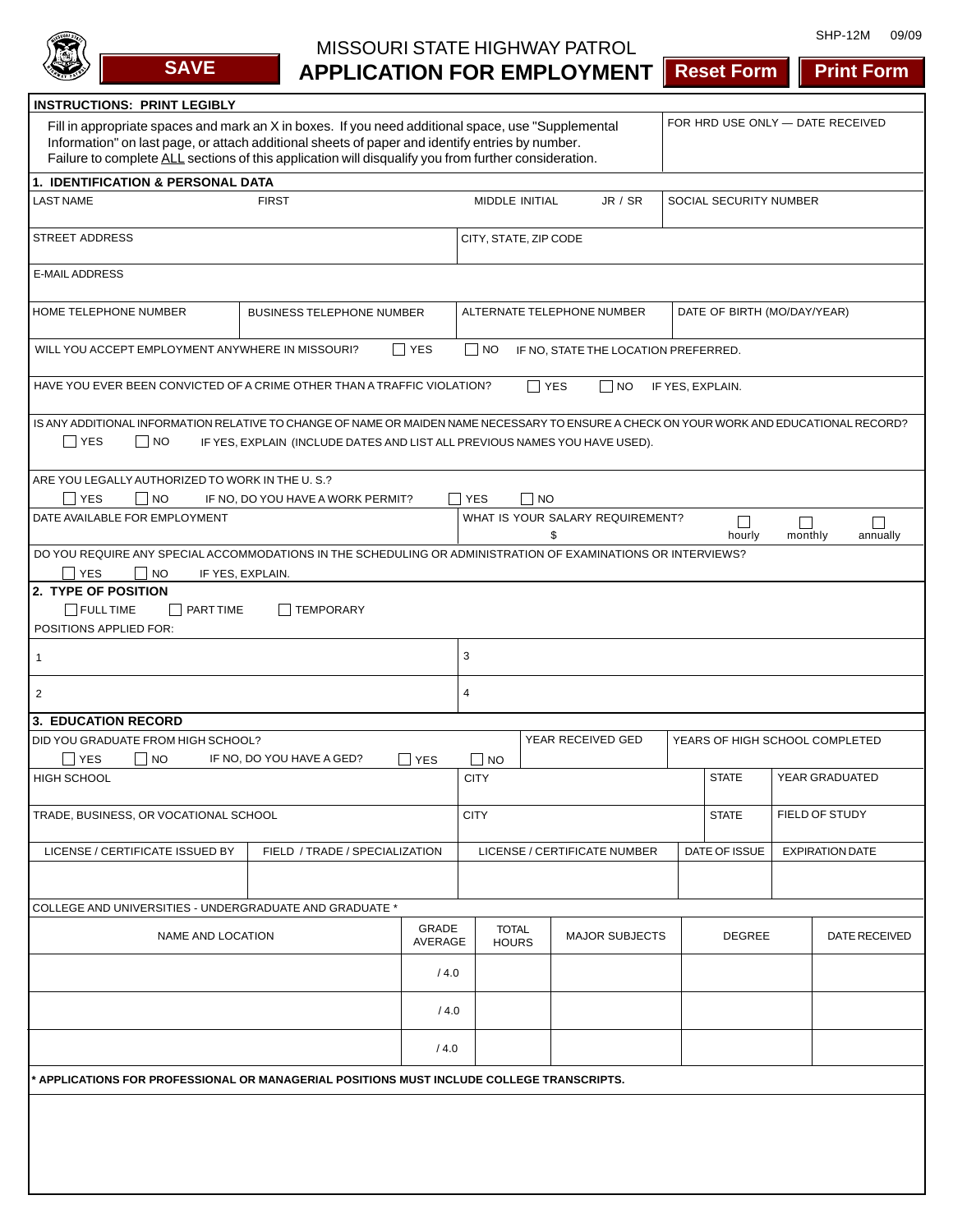#### **4. EXPERIENCE RECORD**

• List your work experience starting with the most recent. If you have held more than one job with the same organization, list each separately.

The information you give in the "Duties" section is used to determine your qualifications.

| • To describe additional work experience or add more details to the "Duties" section, complete a blank sheet of paper using the same format as used here |  |
|----------------------------------------------------------------------------------------------------------------------------------------------------------|--|
| and identify the job to which it relates. A RESUME MAY NOT BE SUBSTITUTED FOR INFORMATION REQUESTED BELOW.                                               |  |

| <b>EMPLOYER'S NAME</b>                 |                        | <b>DUTIES</b> |                                                                         |  |  |  |
|----------------------------------------|------------------------|---------------|-------------------------------------------------------------------------|--|--|--|
|                                        |                        |               | SHOW PERCENT OF TIME SPENT ON EACH DUTY IN COLUMN AT LEFT.              |  |  |  |
| <b>EMPLOYER'S ADDRESS</b>              |                        |               |                                                                         |  |  |  |
|                                        |                        |               |                                                                         |  |  |  |
| <b>KIND OF BUSINESS</b>                |                        |               |                                                                         |  |  |  |
| YOUR JOB TITLE                         |                        |               |                                                                         |  |  |  |
|                                        |                        |               |                                                                         |  |  |  |
| FROM: MONTH / YEAR                     | TO: MONTH / YEAR       |               |                                                                         |  |  |  |
|                                        |                        |               |                                                                         |  |  |  |
| HOURS PER WEEK                         | LAST MONTH SALARY      |               |                                                                         |  |  |  |
|                                        |                        |               |                                                                         |  |  |  |
| <b>SUPERVISOR'S NAME</b>               |                        |               |                                                                         |  |  |  |
|                                        |                        |               |                                                                         |  |  |  |
| SUPERVISOR'S TELEPHONE NO.             | MAY WE CONTACT YOUR    |               |                                                                         |  |  |  |
|                                        | CURRENT SUPERVISOR?    | 100%          |                                                                         |  |  |  |
|                                        | $\sqcap$ YES<br>    NO |               |                                                                         |  |  |  |
| <b>REASON FOR LEAVING</b>              |                        |               | IF YOU SUPERVISED EMPLOYEES, INDICATE NUMBER AND TYPE OF WORK THEY DID. |  |  |  |
| <b>EMPLOYER'S NAME</b>                 |                        |               | <b>DUTIES</b>                                                           |  |  |  |
|                                        |                        |               | SHOW PERCENT OF TIME SPENT ON EACH DUTY IN COLUMN AT LEFT.              |  |  |  |
| <b>EMPLOYER'S ADDRESS</b>              |                        |               |                                                                         |  |  |  |
|                                        |                        |               |                                                                         |  |  |  |
| <b>KIND OF BUSINESS</b>                |                        |               |                                                                         |  |  |  |
|                                        |                        |               |                                                                         |  |  |  |
| YOUR JOB TITLE                         |                        |               |                                                                         |  |  |  |
|                                        |                        |               |                                                                         |  |  |  |
| FROM: MONTH / YEAR<br>TO: MONTH / YEAR |                        |               |                                                                         |  |  |  |
|                                        |                        |               |                                                                         |  |  |  |
| HOURS PER WEEK                         | LAST MONTH SALARY      |               |                                                                         |  |  |  |
|                                        |                        |               |                                                                         |  |  |  |
| <b>SUPERVISOR'S NAME</b>               |                        |               |                                                                         |  |  |  |
|                                        |                        |               |                                                                         |  |  |  |
| SUPERVISOR'S TELEPHONE NO.             |                        |               |                                                                         |  |  |  |
|                                        |                        | 100%          |                                                                         |  |  |  |
| <b>REASON FOR LEAVING</b>              |                        |               | IF YOU SUPERVISED EMPLOYEES, INDICATE NUMBER AND TYPE OF WORK THEY DID. |  |  |  |
| EMPLOYER'S NAME                        |                        |               | <b>DUTIES</b>                                                           |  |  |  |
|                                        |                        |               | SHOW PERCENT OF TIME SPENT ON EACH DUTY IN COLUMN AT LEFT.              |  |  |  |
| <b>EMPLOYER'S ADDRESS</b>              |                        |               |                                                                         |  |  |  |
|                                        |                        |               |                                                                         |  |  |  |
| <b>KIND OF BUSINESS</b>                |                        |               |                                                                         |  |  |  |
|                                        |                        |               |                                                                         |  |  |  |
| YOUR JOB TITLE                         |                        |               |                                                                         |  |  |  |
|                                        |                        |               |                                                                         |  |  |  |
| FROM: MONTH / YEAR                     | TO: MONTH / YEAR       |               |                                                                         |  |  |  |
|                                        |                        |               |                                                                         |  |  |  |
| HOURS PER WEEK                         | LAST MONTH SALARY      |               |                                                                         |  |  |  |
|                                        |                        |               |                                                                         |  |  |  |
| SUPERVISOR'S NAME                      |                        |               |                                                                         |  |  |  |
|                                        |                        |               |                                                                         |  |  |  |
| SUPERVISOR'S TELEPHONE NO.             |                        |               |                                                                         |  |  |  |
|                                        |                        | 100%          |                                                                         |  |  |  |
| REASON FOR LEAVING                     |                        |               | IF YOU SUPERVISED EMPLOYEES, INDICATE NUMBER AND TYPE OF WORK THEY DID. |  |  |  |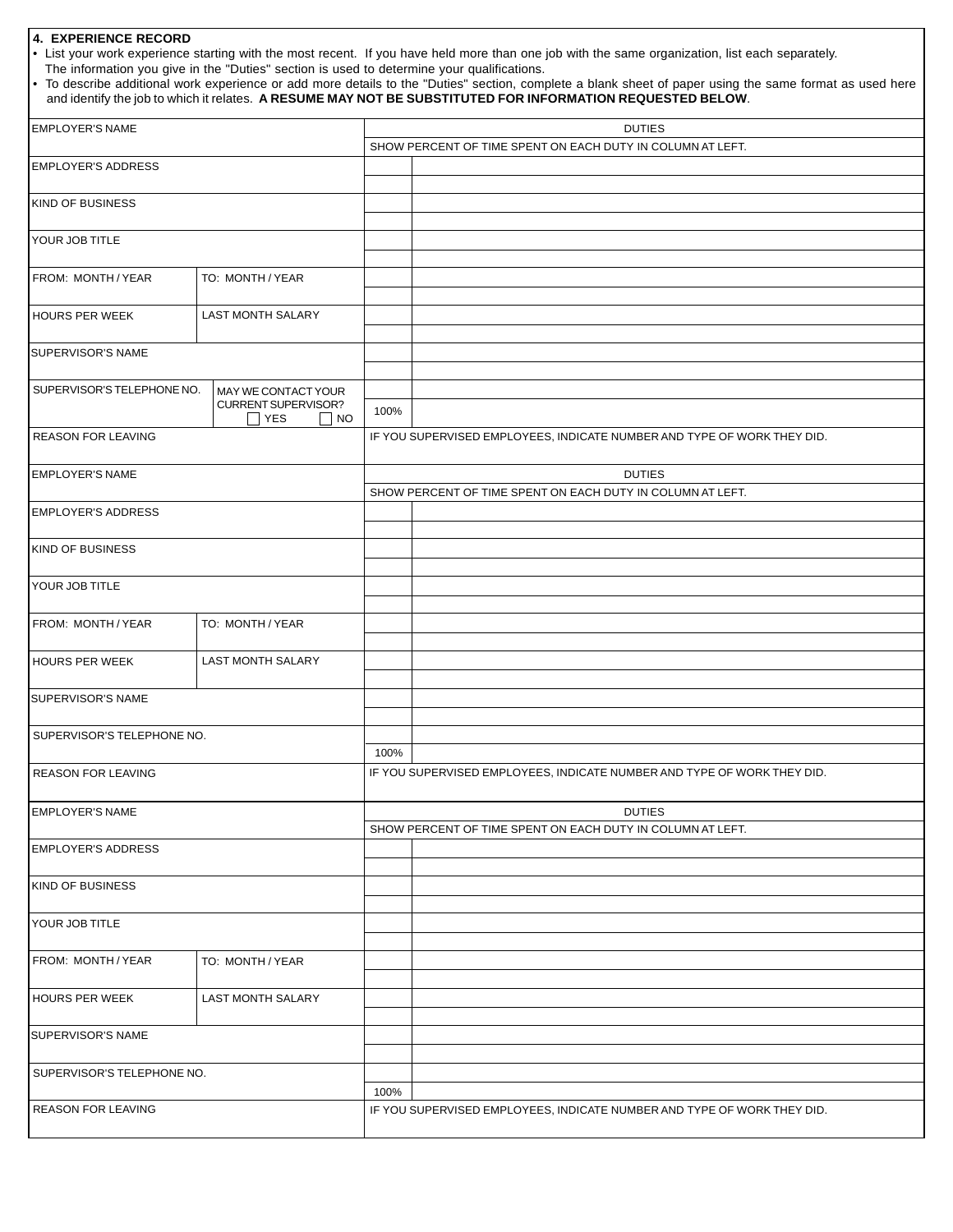| <b>EMPLOYER'S NAME</b>     |                          |      | <b>DUTIES</b>                                                           |  |  |  |  |
|----------------------------|--------------------------|------|-------------------------------------------------------------------------|--|--|--|--|
|                            |                          |      | SHOW PERCENT OF TIME SPENT ON EACH DUTY IN COLUMN AT LEFT.              |  |  |  |  |
| <b>EMPLOYER'S ADDRESS</b>  |                          |      |                                                                         |  |  |  |  |
|                            |                          |      |                                                                         |  |  |  |  |
| KIND OF BUSINESS           |                          |      |                                                                         |  |  |  |  |
|                            |                          |      |                                                                         |  |  |  |  |
| YOUR JOB TITLE             |                          |      |                                                                         |  |  |  |  |
|                            |                          |      |                                                                         |  |  |  |  |
| <b>FROM: MONTH/YEAR</b>    | TO: MONTH / YEAR         |      |                                                                         |  |  |  |  |
|                            |                          |      |                                                                         |  |  |  |  |
| <b>HOURS PER WEEK</b>      | <b>LAST MONTH SALARY</b> |      |                                                                         |  |  |  |  |
|                            |                          |      |                                                                         |  |  |  |  |
| <b>SUPERVISOR'S NAME</b>   |                          |      |                                                                         |  |  |  |  |
|                            |                          |      |                                                                         |  |  |  |  |
| SUPERVISOR'S TELEPHONE NO. |                          |      |                                                                         |  |  |  |  |
|                            |                          | 100% |                                                                         |  |  |  |  |
| <b>REASON FOR LEAVING</b>  |                          |      | IF YOU SUPERVISED EMPLOYEES, INDICATE NUMBER AND TYPE OF WORK THEY DID. |  |  |  |  |
|                            |                          |      |                                                                         |  |  |  |  |
|                            |                          |      |                                                                         |  |  |  |  |
| <b>EMPLOYER'S NAME</b>     |                          |      | <b>DUTIES</b>                                                           |  |  |  |  |
|                            |                          |      | SHOW PERCENT OF TIME SPENT ON EACH DUTY IN COLUMN AT LEFT.              |  |  |  |  |
| <b>EMPLOYER'S ADDRESS</b>  |                          |      |                                                                         |  |  |  |  |
|                            |                          |      |                                                                         |  |  |  |  |
| KIND OF BUSINESS           |                          |      |                                                                         |  |  |  |  |
|                            |                          |      |                                                                         |  |  |  |  |
| YOUR JOB TITLE             |                          |      |                                                                         |  |  |  |  |
|                            |                          |      |                                                                         |  |  |  |  |
| <b>FROM: MONTH/YEAR</b>    | TO: MONTH / YEAR         |      |                                                                         |  |  |  |  |
|                            |                          |      |                                                                         |  |  |  |  |
| HOURS PER WEEK             | <b>LAST MONTH SALARY</b> |      |                                                                         |  |  |  |  |
|                            |                          |      |                                                                         |  |  |  |  |
| <b>SUPERVISOR'S NAME</b>   |                          |      |                                                                         |  |  |  |  |
|                            |                          |      |                                                                         |  |  |  |  |
| SUPERVISOR'S TELEPHONE NO. |                          |      |                                                                         |  |  |  |  |
|                            |                          | 100% |                                                                         |  |  |  |  |
| <b>REASON FOR LEAVING</b>  |                          |      | IF YOU SUPERVISED EMPLOYEES, INDICATE NUMBER AND TYPE OF WORK THEY DID. |  |  |  |  |
|                            |                          |      |                                                                         |  |  |  |  |
| <b>EMPLOYER'S NAME</b>     |                          |      | <b>DUTIES</b>                                                           |  |  |  |  |
|                            |                          |      | SHOW PERCENT OF TIME SPENT ON EACH DUTY IN COLUMN AT LEFT.              |  |  |  |  |
| <b>EMPLOYER'S ADDRESS</b>  |                          |      |                                                                         |  |  |  |  |
|                            |                          |      |                                                                         |  |  |  |  |
| KIND OF BUSINESS           |                          |      |                                                                         |  |  |  |  |
|                            |                          |      |                                                                         |  |  |  |  |
| YOUR JOB TITLE             |                          |      |                                                                         |  |  |  |  |
|                            |                          |      |                                                                         |  |  |  |  |
|                            | TO: MONTH / YEAR         |      |                                                                         |  |  |  |  |
| FROM: MONTH / YEAR         |                          |      |                                                                         |  |  |  |  |
|                            |                          |      |                                                                         |  |  |  |  |
| <b>HOURS PER WEEK</b>      | LAST MONTH SALARY        |      |                                                                         |  |  |  |  |
|                            |                          |      |                                                                         |  |  |  |  |
| SUPERVISOR'S NAME          |                          |      |                                                                         |  |  |  |  |
|                            |                          |      |                                                                         |  |  |  |  |
| SUPERVISOR'S TELEPHONE NO. |                          |      |                                                                         |  |  |  |  |
|                            |                          | 100% |                                                                         |  |  |  |  |
| <b>REASON FOR LEAVING</b>  |                          |      | IF YOU SUPERVISED EMPLOYEES, INDICATE NUMBER AND TYPE OF WORK THEY DID. |  |  |  |  |
|                            |                          |      |                                                                         |  |  |  |  |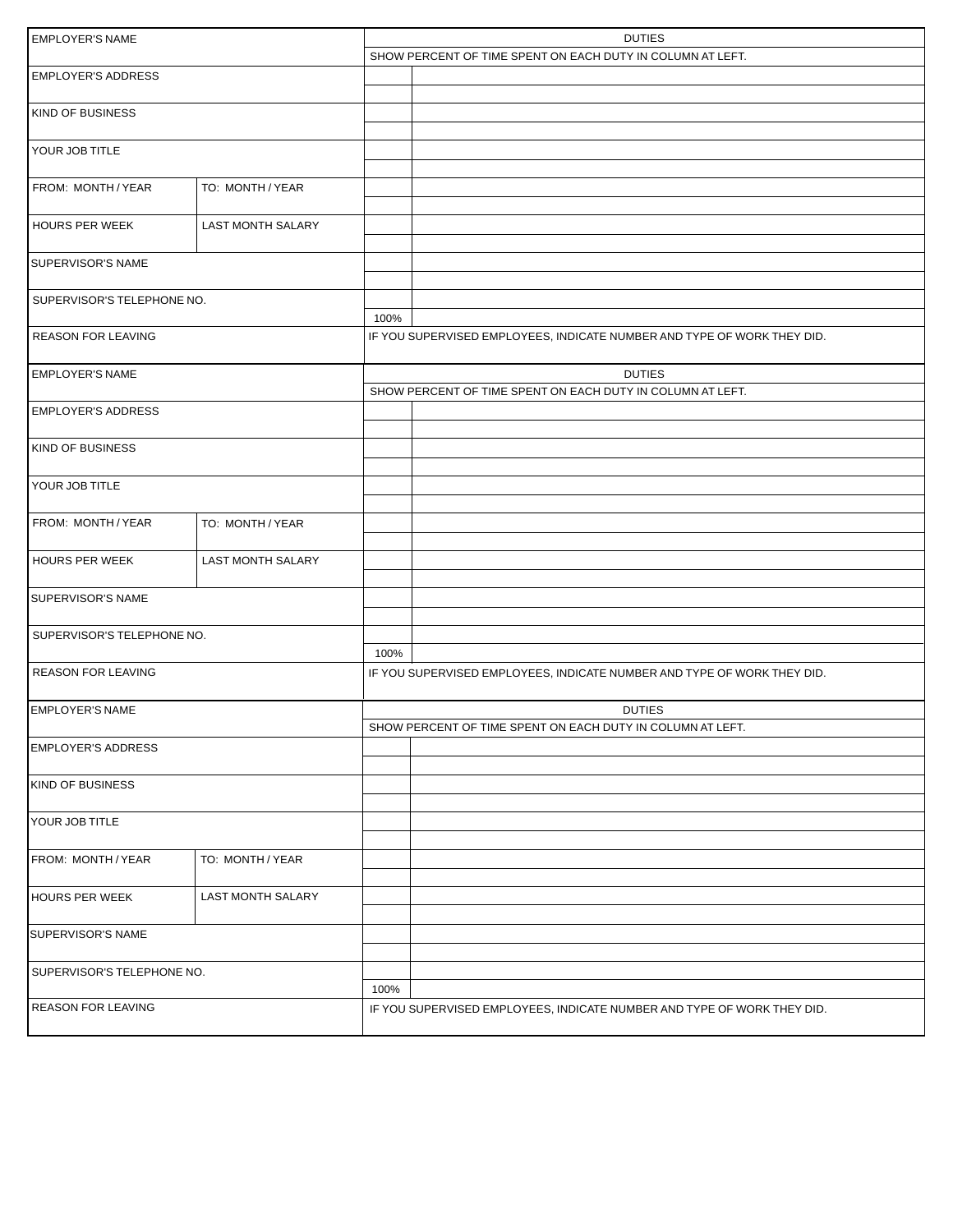| 5. SELECTIVE SERVICE INFORMATION                                                                                                                                                                                                                                                                                                |                                                                |                            |  |                        |                     |  |  |
|---------------------------------------------------------------------------------------------------------------------------------------------------------------------------------------------------------------------------------------------------------------------------------------------------------------------------------|----------------------------------------------------------------|----------------------------|--|------------------------|---------------------|--|--|
| ARE YOU REGISTERED WITH THE U.S. SELECTIVE SERVICE SYSTEM?                                                                                                                                                                                                                                                                      |                                                                | <b>REGISTRATION NUMBER</b> |  |                        |                     |  |  |
| $\Box$ NA<br>$\Box$ YES<br>$\Box$ NO<br>IF YES, LIST REGISTRATION NUMBER                                                                                                                                                                                                                                                        |                                                                |                            |  |                        |                     |  |  |
| <b>6. MILITARY RECORD</b>                                                                                                                                                                                                                                                                                                       |                                                                |                            |  |                        |                     |  |  |
| 1. HAVE YOU SERVED IN THE U.S. ARMED FORCES?                                                                                                                                                                                                                                                                                    | $\Box$ YES<br> NO                                              |                            |  |                        |                     |  |  |
| 2. DATE OF SERVICE                                                                                                                                                                                                                                                                                                              | <b>BRANCH OF SERVICE</b>                                       |                            |  | UNIT DESIGNATION       |                     |  |  |
| <b>FROM</b><br>TO                                                                                                                                                                                                                                                                                                               |                                                                |                            |  |                        |                     |  |  |
|                                                                                                                                                                                                                                                                                                                                 | <b>CURRENT / HIGHEST RANK HELD</b>                             |                            |  |                        |                     |  |  |
|                                                                                                                                                                                                                                                                                                                                 |                                                                |                            |  |                        |                     |  |  |
| 3. TYPE OF DISCHARGE (If applicable)                                                                                                                                                                                                                                                                                            |                                                                |                            |  |                        |                     |  |  |
|                                                                                                                                                                                                                                                                                                                                 |                                                                |                            |  |                        |                     |  |  |
| 7. SUPPLEMENTAL INFORMATION                                                                                                                                                                                                                                                                                                     |                                                                |                            |  |                        |                     |  |  |
| OPERATOR'S LICENSE NO.                                                                                                                                                                                                                                                                                                          | <b>STATE</b>                                                   | <b>CLASS</b>               |  | <b>EXPIRATION DATE</b> |                     |  |  |
|                                                                                                                                                                                                                                                                                                                                 |                                                                |                            |  |                        |                     |  |  |
| LIST ANY OTHER EXPERIENCE, SKILLS, OR QUALIFICATIONS THAT IS PERTINENT TO CONSIDERATION OF EMPLOYMENT.                                                                                                                                                                                                                          |                                                                |                            |  |                        |                     |  |  |
|                                                                                                                                                                                                                                                                                                                                 |                                                                |                            |  |                        |                     |  |  |
|                                                                                                                                                                                                                                                                                                                                 |                                                                |                            |  |                        |                     |  |  |
|                                                                                                                                                                                                                                                                                                                                 |                                                                |                            |  |                        |                     |  |  |
|                                                                                                                                                                                                                                                                                                                                 |                                                                |                            |  |                        |                     |  |  |
|                                                                                                                                                                                                                                                                                                                                 |                                                                |                            |  |                        |                     |  |  |
|                                                                                                                                                                                                                                                                                                                                 |                                                                |                            |  |                        |                     |  |  |
|                                                                                                                                                                                                                                                                                                                                 |                                                                |                            |  |                        |                     |  |  |
|                                                                                                                                                                                                                                                                                                                                 |                                                                |                            |  |                        |                     |  |  |
|                                                                                                                                                                                                                                                                                                                                 |                                                                |                            |  |                        |                     |  |  |
|                                                                                                                                                                                                                                                                                                                                 |                                                                |                            |  |                        |                     |  |  |
|                                                                                                                                                                                                                                                                                                                                 |                                                                |                            |  |                        |                     |  |  |
|                                                                                                                                                                                                                                                                                                                                 |                                                                |                            |  |                        |                     |  |  |
|                                                                                                                                                                                                                                                                                                                                 |                                                                |                            |  |                        |                     |  |  |
|                                                                                                                                                                                                                                                                                                                                 |                                                                |                            |  |                        |                     |  |  |
|                                                                                                                                                                                                                                                                                                                                 |                                                                |                            |  |                        |                     |  |  |
|                                                                                                                                                                                                                                                                                                                                 |                                                                |                            |  |                        |                     |  |  |
|                                                                                                                                                                                                                                                                                                                                 |                                                                |                            |  |                        |                     |  |  |
|                                                                                                                                                                                                                                                                                                                                 |                                                                |                            |  |                        |                     |  |  |
|                                                                                                                                                                                                                                                                                                                                 |                                                                |                            |  |                        |                     |  |  |
|                                                                                                                                                                                                                                                                                                                                 |                                                                |                            |  |                        |                     |  |  |
|                                                                                                                                                                                                                                                                                                                                 |                                                                |                            |  |                        |                     |  |  |
|                                                                                                                                                                                                                                                                                                                                 |                                                                |                            |  |                        |                     |  |  |
|                                                                                                                                                                                                                                                                                                                                 |                                                                |                            |  |                        |                     |  |  |
|                                                                                                                                                                                                                                                                                                                                 |                                                                |                            |  |                        |                     |  |  |
|                                                                                                                                                                                                                                                                                                                                 |                                                                |                            |  |                        |                     |  |  |
|                                                                                                                                                                                                                                                                                                                                 |                                                                |                            |  |                        |                     |  |  |
|                                                                                                                                                                                                                                                                                                                                 |                                                                |                            |  |                        |                     |  |  |
| 8. NAMES OF RELATIVES / FRIENDS / ASSOCIATES NOW WORKING FOR THE MISSOURI STATE HIGHWAY PATROL                                                                                                                                                                                                                                  |                                                                |                            |  |                        |                     |  |  |
| NAME                                                                                                                                                                                                                                                                                                                            | <b>RELATIONSHIP</b>                                            |                            |  | NAME                   | <b>RELATIONSHIP</b> |  |  |
|                                                                                                                                                                                                                                                                                                                                 |                                                                |                            |  |                        |                     |  |  |
|                                                                                                                                                                                                                                                                                                                                 |                                                                |                            |  |                        |                     |  |  |
|                                                                                                                                                                                                                                                                                                                                 |                                                                |                            |  |                        |                     |  |  |
|                                                                                                                                                                                                                                                                                                                                 |                                                                |                            |  |                        |                     |  |  |
| 9. PERSONAL REFERENCES (LIST THREE REFERENCES: DO NOT INCLUDE FORMER EMPLOYERS OR RELATIVES.)                                                                                                                                                                                                                                   |                                                                |                            |  |                        |                     |  |  |
| <b>NAME</b>                                                                                                                                                                                                                                                                                                                     | <b>OCCUPATION</b>                                              |                            |  | <b>ADDRESS</b>         | PHONE NUMBER        |  |  |
|                                                                                                                                                                                                                                                                                                                                 |                                                                |                            |  |                        |                     |  |  |
|                                                                                                                                                                                                                                                                                                                                 |                                                                |                            |  |                        |                     |  |  |
|                                                                                                                                                                                                                                                                                                                                 |                                                                |                            |  |                        |                     |  |  |
|                                                                                                                                                                                                                                                                                                                                 |                                                                |                            |  |                        |                     |  |  |
|                                                                                                                                                                                                                                                                                                                                 |                                                                |                            |  |                        |                     |  |  |
|                                                                                                                                                                                                                                                                                                                                 |                                                                |                            |  |                        |                     |  |  |
| <b>10. APPLICANT CERTIFICATION</b>                                                                                                                                                                                                                                                                                              |                                                                |                            |  |                        |                     |  |  |
|                                                                                                                                                                                                                                                                                                                                 |                                                                |                            |  |                        |                     |  |  |
| I understand my application will be active for 12 months, after which time a new application must be submitted. I certify the information provided herein is<br>true and complete to the best of my knowledge. I verify that I have read and understand the application to the best of my ability, and by signing it (indicated |                                                                |                            |  |                        |                     |  |  |
| by typed name), signify that any deliberate misrepresentation or omission of information is cause for rejection of my application or subsequent dismissal                                                                                                                                                                       |                                                                |                            |  |                        |                     |  |  |
| from employment.                                                                                                                                                                                                                                                                                                                |                                                                |                            |  |                        |                     |  |  |
| <b>SIGNATURE</b>                                                                                                                                                                                                                                                                                                                |                                                                |                            |  | <b>DATE</b>            |                     |  |  |
|                                                                                                                                                                                                                                                                                                                                 |                                                                |                            |  |                        |                     |  |  |
|                                                                                                                                                                                                                                                                                                                                 |                                                                |                            |  |                        |                     |  |  |
|                                                                                                                                                                                                                                                                                                                                 | MISSOURI STATE HIGHWAY PATROL IS AN EQUAL OPPORTUNITY EMPLOYER |                            |  |                        |                     |  |  |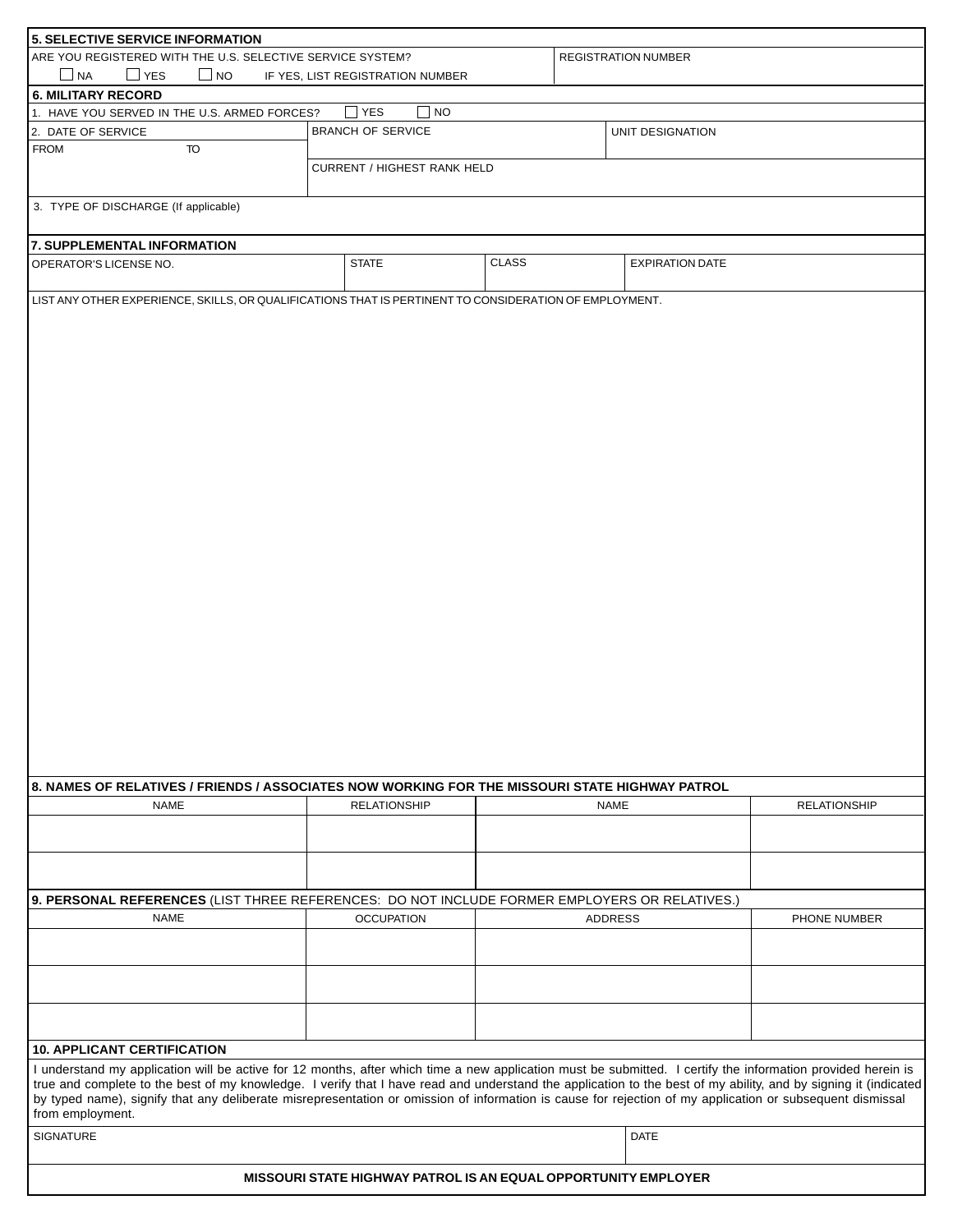

## MISSOURI STATE HIGHWAY PATROL **EQUAL EMPLOYMENT DATA**

|              | Data provided below is voluntary. Employees are treated without regard to race, color, religion, sex, national origin, age,<br>marital status, medical condition, or disability. This information will be used to fulfill federal reporting requirements and<br>research purposes only to find out how effective our recruitment efforts are in reaching all segments of the population. |         |                  |                                   |                           |                                |                                                      |
|--------------|------------------------------------------------------------------------------------------------------------------------------------------------------------------------------------------------------------------------------------------------------------------------------------------------------------------------------------------------------------------------------------------|---------|------------------|-----------------------------------|---------------------------|--------------------------------|------------------------------------------------------|
| Name: $\_\_$ |                                                                                                                                                                                                                                                                                                                                                                                          |         |                  |                                   | Sex: $\Box$               | Male                           | Female                                               |
|              | (Last)                                                                                                                                                                                                                                                                                                                                                                                   | (First) | (Middle Initial) | (Jr / Sr)                         |                           |                                |                                                      |
|              |                                                                                                                                                                                                                                                                                                                                                                                          |         |                  |                                   |                           |                                |                                                      |
|              | Race or Ethnic Group (Mark only one)                                                                                                                                                                                                                                                                                                                                                     |         |                  |                                   |                           |                                |                                                      |
|              | White (not of Hispanic origin)                                                                                                                                                                                                                                                                                                                                                           |         |                  |                                   |                           |                                |                                                      |
|              | <b>Black or African American (not of Hispanic origin)</b>                                                                                                                                                                                                                                                                                                                                |         |                  |                                   |                           |                                |                                                      |
|              | Asian (all persons having origins in any of the original peoples of the Far East, Southeast Asia, India, or Pakistan)                                                                                                                                                                                                                                                                    |         |                  |                                   |                           |                                |                                                      |
|              | Native Hawaiian or other Pacific Islander (all persons having origins in any of the original people of Hawaii or other<br>Pacific Islands)                                                                                                                                                                                                                                               |         |                  |                                   |                           |                                |                                                      |
|              | American Indian or Alaskan Native (persons having origins in the original peoples of North America and who<br>maintain cultural identification through tribal affiliation or community recognition)                                                                                                                                                                                      |         |                  |                                   |                           |                                |                                                      |
|              | Hispanic or Latino (all persons of Mexican, Puerto Rican, Cuban, Central or South American, or other Spanish<br>culture or origin)                                                                                                                                                                                                                                                       |         |                  |                                   |                           |                                |                                                      |
|              | Multi-race or Ethnic Group (two or more races or ethnic group)                                                                                                                                                                                                                                                                                                                           |         |                  |                                   |                           |                                |                                                      |
|              | Check if applicable                                                                                                                                                                                                                                                                                                                                                                      |         |                  |                                   |                           |                                |                                                      |
|              | <b>Vietnam Era Veteran</b><br>Military service which was during the period August 5, 1964, through May 7, 1975, with active duty service of more<br>than 180 days and discharged or released with other than a dishonorable discharge or was discharged or released<br>from active duty because of a service connected disability.                                                       |         |                  |                                   |                           |                                |                                                      |
|              | <b>Disabled Veteran</b><br>Discharged or released from military service because of service connected disability, or rated 30% or more disabled,<br>or rated 10 or 20% disabled under 38 U.S.C., Section 1506, to have a serious employment disability.                                                                                                                                   |         |                  |                                   |                           |                                |                                                      |
|              | Indicate what prompted you to apply for employment with the Patrol:                                                                                                                                                                                                                                                                                                                      |         |                  |                                   |                           |                                |                                                      |
|              | No one referred me, just familiar with the patrol                                                                                                                                                                                                                                                                                                                                        |         |                  |                                   |                           |                                | Referred by Missouri Division of Employment Security |
|              | Referred by a friend                                                                                                                                                                                                                                                                                                                                                                     |         |                  | Newspaper Advertisement           |                           |                                |                                                      |
|              | Referred by a patrol employee                                                                                                                                                                                                                                                                                                                                                            |         |                  |                                   |                           | A Job Opportunity Announcement |                                                      |
|              | Recruited by a patrol representative / recruiter                                                                                                                                                                                                                                                                                                                                         |         |                  | Referred by a Teacher             |                           |                                |                                                      |
|              | Internet                                                                                                                                                                                                                                                                                                                                                                                 |         |                  | <b>College Campus Recruitment</b> |                           |                                |                                                      |
|              | <b>Career Fair</b>                                                                                                                                                                                                                                                                                                                                                                       |         |                  |                                   |                           |                                |                                                      |
| Signature:   |                                                                                                                                                                                                                                                                                                                                                                                          |         |                  |                                   | Date: $\_\_\_\_\_\_\_\_\$ |                                |                                                      |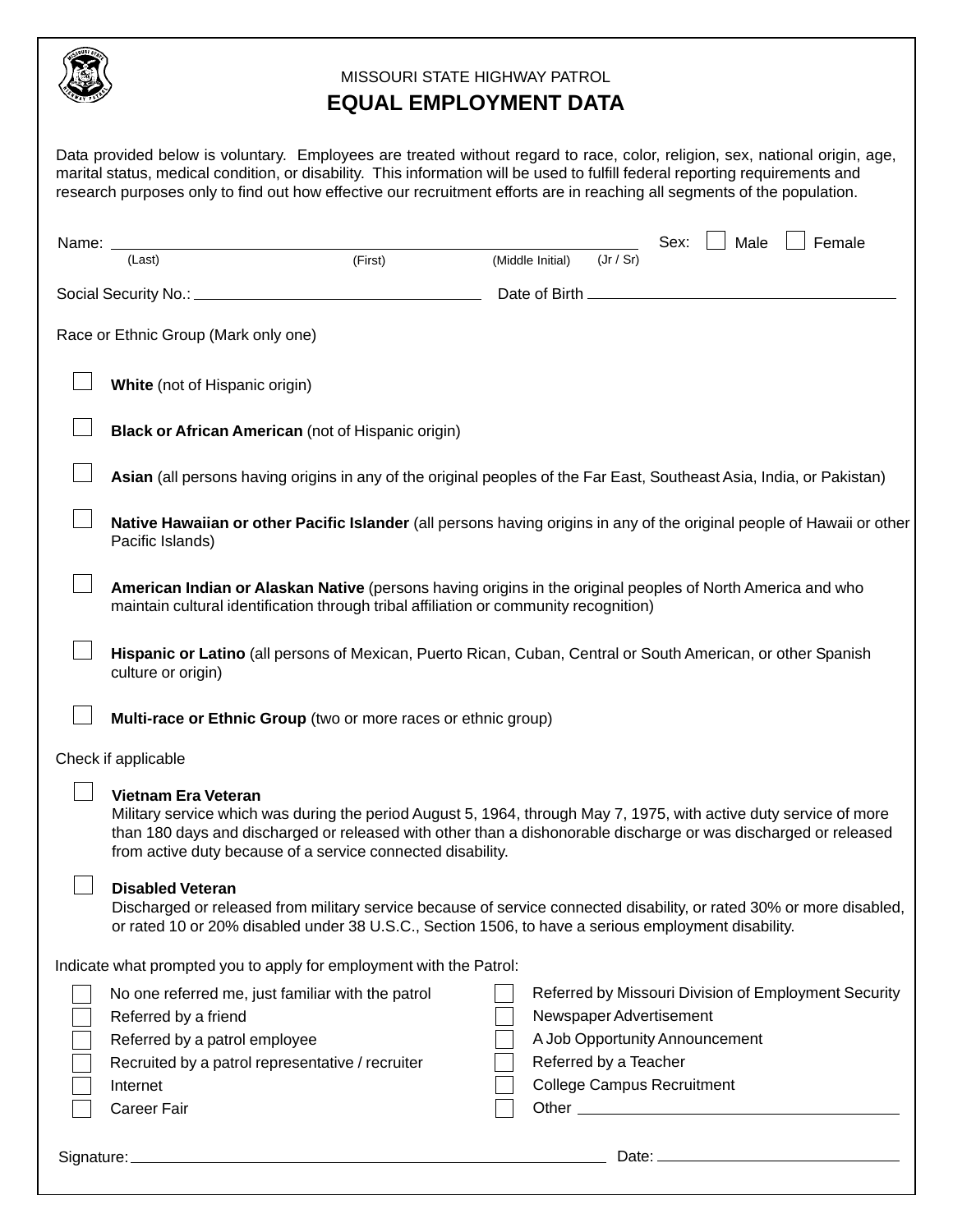

# MISSOURI STATE HIGHWAY PATROL **AUTHORIZATION TO RELEASE INFORMATION**

### To Whom It May Concern:

I hereby request and authorize you to furnish the Missouri State Highway Patrol with any and all information they may request concerning my work record, including disciplinary information, educational history, military record, traffic record, criminal record, medical history, and general reputation. I also, request and authorize you to furnish any organization or individual conducting a background investigation on behalf of the Missouri State Highway Patrol with this same information. This authorization is specifically intended to include any and all information of a confidential or privileged nature, including internal affairs or professional standards investigations, as well as photocopies of such documents, if requested. The information will be used for the purpose of determining my eligibility for employment with the Missouri State Highway Patrol.

I hereby release the Missouri State Highway Patrol from any liability which may or could result from the use of such information in determining my qualifications for employment with the Missouri State Highway Patrol.

I also hereby release any person, entity, or organization providing information pursuant to this release from any liability which may or could result from furnishing the information requested or from any subsequent use of such information in determining my qualifications for employment with the Missouri State Highway Patrol.

A photocopy or facsimile of this release will be valid as an original thereof for one year from date of execution.

| Type or print legibly the following information:<br>Applicant's Name<br><u> 1989 - John Stone, amerikansk politiker († 1908)</u><br>All Other Names Used<br>by Applicant<br>the control of the control of the control of the control of the control of the control of the control of the control of the control of the control of the control of the control of the control of the control of the control<br>Date of Birth<br>Social Security Number<br><u> 1980 - Johann Stoff, deutscher Stoff, der Stoff, der Stoff, der Stoff, der Stoff, der Stoff, der Stoff, der S</u><br><b>Current Address</b> | Applicant's Signature | Date |  |
|---------------------------------------------------------------------------------------------------------------------------------------------------------------------------------------------------------------------------------------------------------------------------------------------------------------------------------------------------------------------------------------------------------------------------------------------------------------------------------------------------------------------------------------------------------------------------------------------------------|-----------------------|------|--|
|                                                                                                                                                                                                                                                                                                                                                                                                                                                                                                                                                                                                         |                       |      |  |
|                                                                                                                                                                                                                                                                                                                                                                                                                                                                                                                                                                                                         |                       |      |  |
|                                                                                                                                                                                                                                                                                                                                                                                                                                                                                                                                                                                                         |                       |      |  |
|                                                                                                                                                                                                                                                                                                                                                                                                                                                                                                                                                                                                         |                       |      |  |
|                                                                                                                                                                                                                                                                                                                                                                                                                                                                                                                                                                                                         |                       |      |  |
|                                                                                                                                                                                                                                                                                                                                                                                                                                                                                                                                                                                                         |                       |      |  |
|                                                                                                                                                                                                                                                                                                                                                                                                                                                                                                                                                                                                         |                       |      |  |
|                                                                                                                                                                                                                                                                                                                                                                                                                                                                                                                                                                                                         |                       |      |  |
|                                                                                                                                                                                                                                                                                                                                                                                                                                                                                                                                                                                                         |                       |      |  |
|                                                                                                                                                                                                                                                                                                                                                                                                                                                                                                                                                                                                         |                       |      |  |
|                                                                                                                                                                                                                                                                                                                                                                                                                                                                                                                                                                                                         |                       |      |  |
|                                                                                                                                                                                                                                                                                                                                                                                                                                                                                                                                                                                                         |                       |      |  |
|                                                                                                                                                                                                                                                                                                                                                                                                                                                                                                                                                                                                         |                       |      |  |
|                                                                                                                                                                                                                                                                                                                                                                                                                                                                                                                                                                                                         |                       |      |  |
|                                                                                                                                                                                                                                                                                                                                                                                                                                                                                                                                                                                                         |                       |      |  |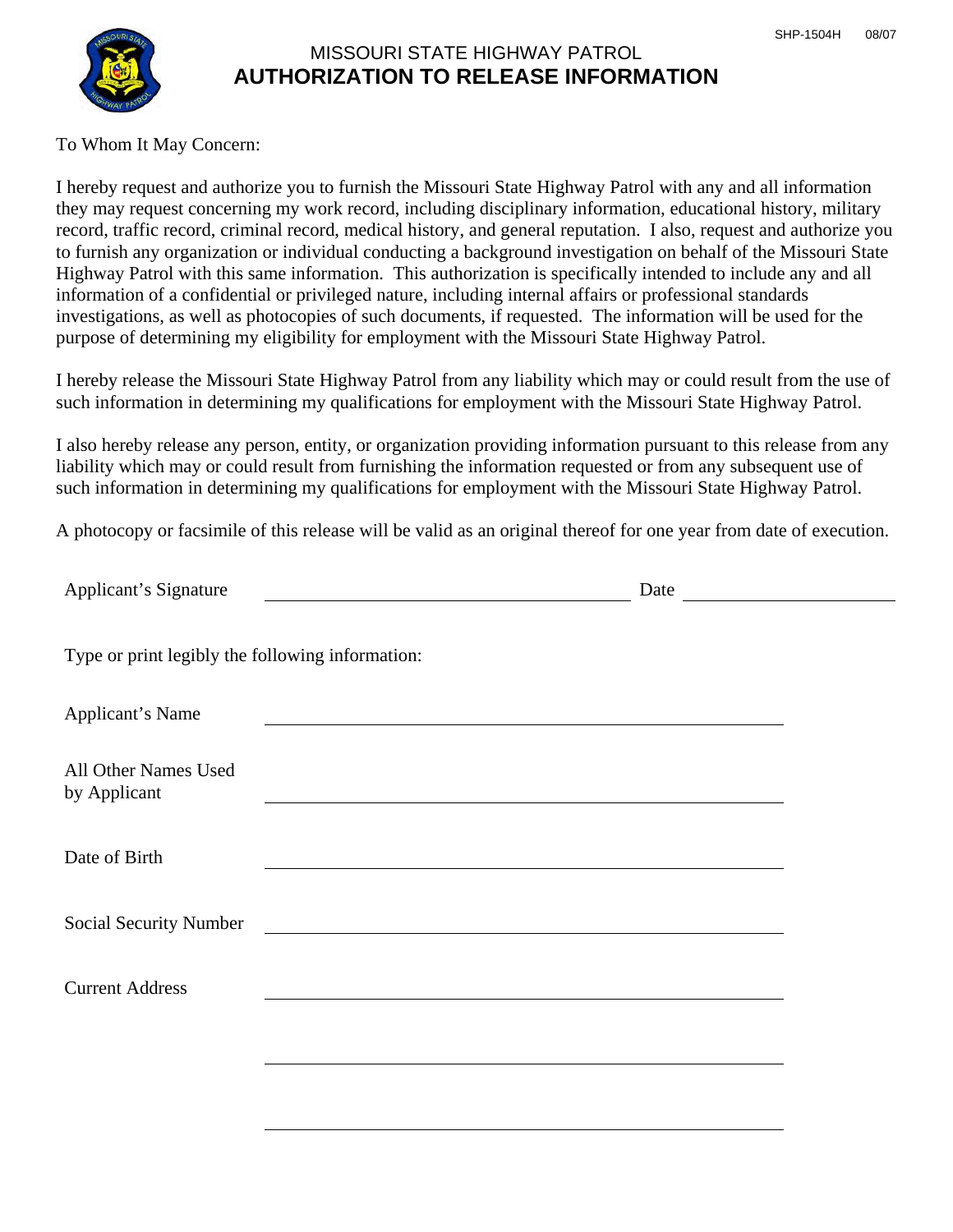

# MISSOURI STATE HIGHWAY PATROL **AUTHORIZATION TO OBTAIN FINANCIAL INFORMATION**

I authorize the Missouri State Highway Patrol to request information concerning my financial status and credit history. I also authorize any organization or individual conducting a background investigation on behalf of the Missouri State Highway Patrol to obtain this same information. This authorization is specifically intended to include any and all information of a confidential or privileged nature as well as photocopies of such documents, if requested. I understand that this information will be used for the purpose of determining my eligibility for employment with the Missouri State Highway Patrol.

I hereby release the Missouri State Highway Patrol from any liability which may or could result from the use of such information in determining my qualifications for employment with the Missouri State Highway Patrol.

I also hereby release any person, entity, or organization providing information pursuant to this release from any liability which may or could result from furnishing the information requested or from any subsequent use of such information in determining my qualifications for employment with the Missouri State Highway Patrol.

| Applicant's Signature<br><u> 1980 - Johann Barn, mars ann an t-Amhain Aonaich an t-Aonaich an t-Aonaich ann an t-Aonaich ann an t-Aonaich</u> | Date                                                                                                             | <u> 1990 - Johann Barbara, martxa a</u> |
|-----------------------------------------------------------------------------------------------------------------------------------------------|------------------------------------------------------------------------------------------------------------------|-----------------------------------------|
| Type or print legibly the following information:                                                                                              |                                                                                                                  |                                         |
| Applicant's Name                                                                                                                              |                                                                                                                  |                                         |
| All Other Names Used<br>by Applicant                                                                                                          | and the control of the control of the control of the control of the control of the control of the control of the |                                         |
| Date of Birth                                                                                                                                 |                                                                                                                  |                                         |
| <b>Social Security Number</b>                                                                                                                 | <u> 1989 - Johann Stein, mars an deutscher Stein († 1958)</u>                                                    |                                         |
| <b>Current Address</b>                                                                                                                        |                                                                                                                  |                                         |
|                                                                                                                                               |                                                                                                                  |                                         |
|                                                                                                                                               |                                                                                                                  |                                         |